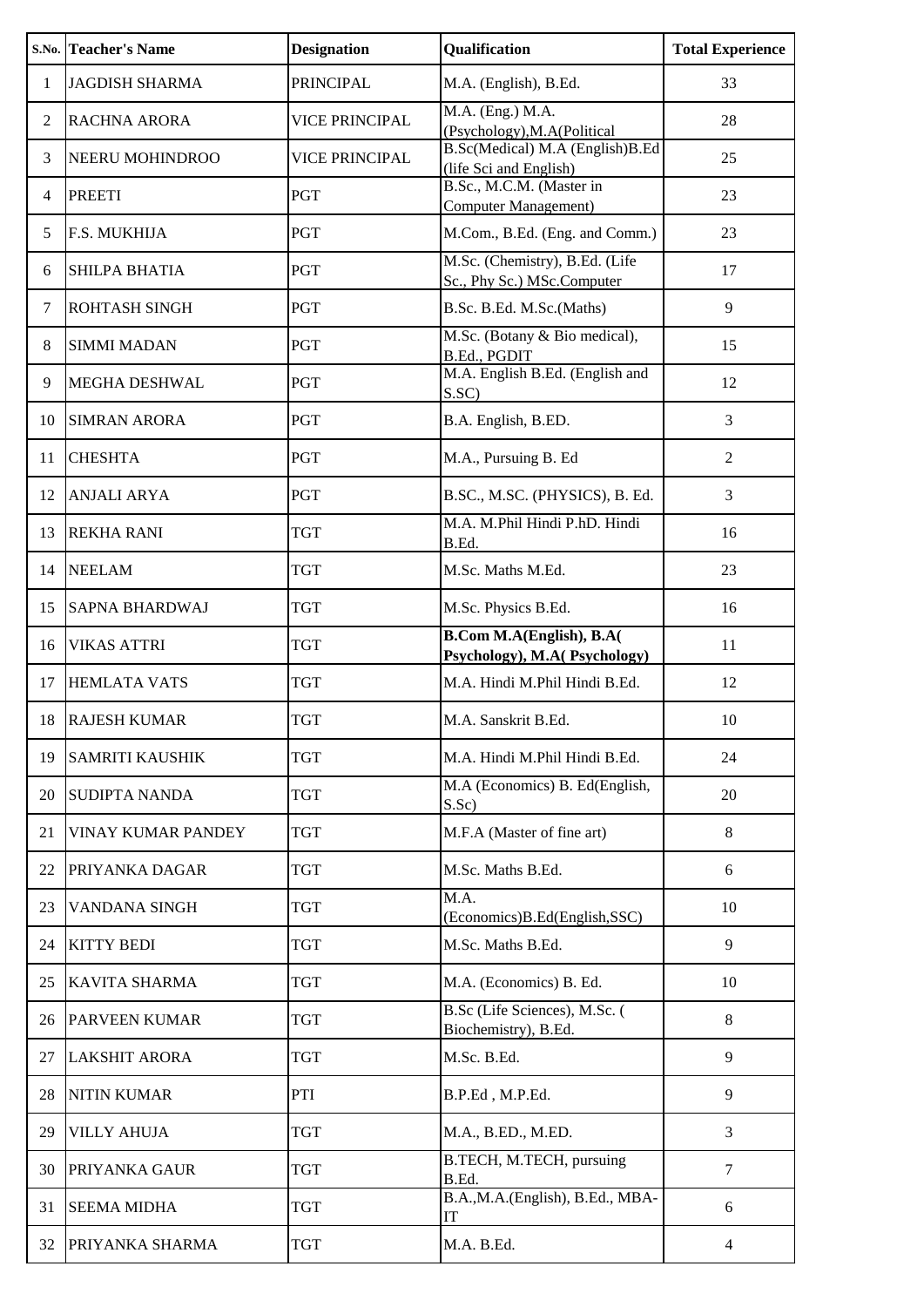|    | <b>S.No. Teacher's Name</b> | <b>Designation</b> | Qualification                                           | <b>Total Experience</b> |
|----|-----------------------------|--------------------|---------------------------------------------------------|-------------------------|
| 33 | <b>CHETNA JAIN</b>          | <b>TGT</b>         | B.Sc. B.Ed. M.LIB ISC                                   | 22                      |
| 34 | <b>NEETA MAGGU</b>          | <b>PRT</b>         | B.Sc. (Comp. Sc.)MIT<br>Information Technology, B.Ed.   | 18                      |
| 35 | <b>SARITA SHARMA</b>        | PRT                | B.Sc.(Bio), B.Ed.(Life sci and<br>Physical Sci)         | 21                      |
| 36 | <b>MAHENDRI TANWAR</b>      | PRT                | M.A. English B.Ed. Pursuing<br>M.A. Psychology          | 19                      |
| 37 | <b>AMANDEEP KAUR</b>        | PRT                | <b>BCA MBA</b>                                          | 9                       |
| 38 | <b>LALITA CHOUDHARY</b>     | <b>PRT</b>         | Bsc (Bio)M.A. English B.Ed.                             | 18                      |
| 39 | POOJA ADLAKHA               | PRT                | B.Sc. B.Ed., M.A. (Maths)                               | 12                      |
| 40 | <b>KIRAN ATTRI</b>          | PRT                | M.A. Hindi B.Ed.                                        | 26                      |
| 41 | <b>VINITA GOYAL</b>         | PRT                | M.Sc. Maths B.Ed.                                       | 14                      |
| 42 | <b>LEENA MANGLA</b>         | <b>PRT</b>         | M.A. Hindi M.Ed.                                        | 13                      |
| 43 | <b>MEERA</b>                | <b>PRT</b>         | B.A.B.Ed.                                               | 8                       |
| 44 | <b>KEERTI SHARMA</b>        | PRT                | B.Sc. MCA B.Ed. M.Sc(Value<br>Education & Spirituality) | 9                       |
| 45 | <b>SUDHA SINGH</b>          | <b>PRT</b>         | M.Com. M.Ed.                                            | 17                      |
| 46 | <b>REKHA RANI</b>           | PRT                | M.A. Hindi B.Ed.                                        | 8                       |
| 47 | <b>SANTOSH PRASAD</b>       | PRT                | M.A. Sanskrit B.Ed                                      | 3                       |
| 48 | <b>SAVITA DAGAR</b>         | <b>PRT</b>         | M.A. B.Ed.                                              | 5                       |
| 49 | DEEPIKA SACHDEVA            | <b>PRT</b>         | B.Sc(Biotechnology),<br>M.Sc(Biotechnology), B.Ed.      | 3                       |
| 50 | <b>ASHA NAGAR</b>           | <b>PRT</b>         | B.Sc., M.A. (English), B.Ed.,<br>Diploma in FTEC        | 6                       |
| 51 | <b>JYOTI TEWATIA</b>        | <b>PRT</b>         | M.A., B.Ed.                                             | $\overline{4}$          |
| 52 | <b>SANJEEV MANDAL</b>       | <b>PRT</b>         | <b>BFA</b>                                              | 3                       |
| 53 | <b>PARUL BERWAL</b>         | <b>PRT</b>         | M.Tech.                                                 | 6                       |
| 54 | POONAM SOROT                | <b>PRT</b>         | B.Tech., M.A. (English), B.Ed.                          | $\tau$                  |
| 55 | <b>VIDISHA</b>              | <b>PRT</b>         | M.Sc., B.Ed.                                            | $\overline{4}$          |
| 56 | <b>RENU SAINI</b>           | <b>PRT</b>         | M.Sc., B.Ed.                                            | 6                       |
| 57 | <b>BHARTI SINGLA</b>        | <b>PRT</b>         | B.Sc., M.Sc. (Maths), B.ED.                             | 5                       |
| 58 | KOMAL CHAUDHARY             | PRT                | B.Sc., M.Sc., B.Ed.                                     | 5                       |
| 59 | <b>MEENA KUMARI</b>         | <b>PRT</b>         | B.A., JBT, B.ED.                                        | 5                       |
| 60 | <b>ASHIMA</b>               | <b>PRT</b>         | <b>MCA</b>                                              | 3                       |
| 61 | PREETI SINHA                | <b>PRT</b>         | B.SC, M.SC, B.ED.                                       | 5                       |
| 62 | <b>ANITA DAGAR</b>          | <b>PRT</b>         | B.COM, M.COM, M.A., B.Ed                                | 3                       |
| 63 | <b>SHILPI</b>               | <b>PRT</b>         | B.A., Pursuing M.A. Psychology,<br>D.Ed                 | 7                       |
| 64 | <b>RENU CHAUDHARY</b>       | <b>PRT</b>         | B.A. D.Ed.                                              | $\mathfrak{Z}$          |